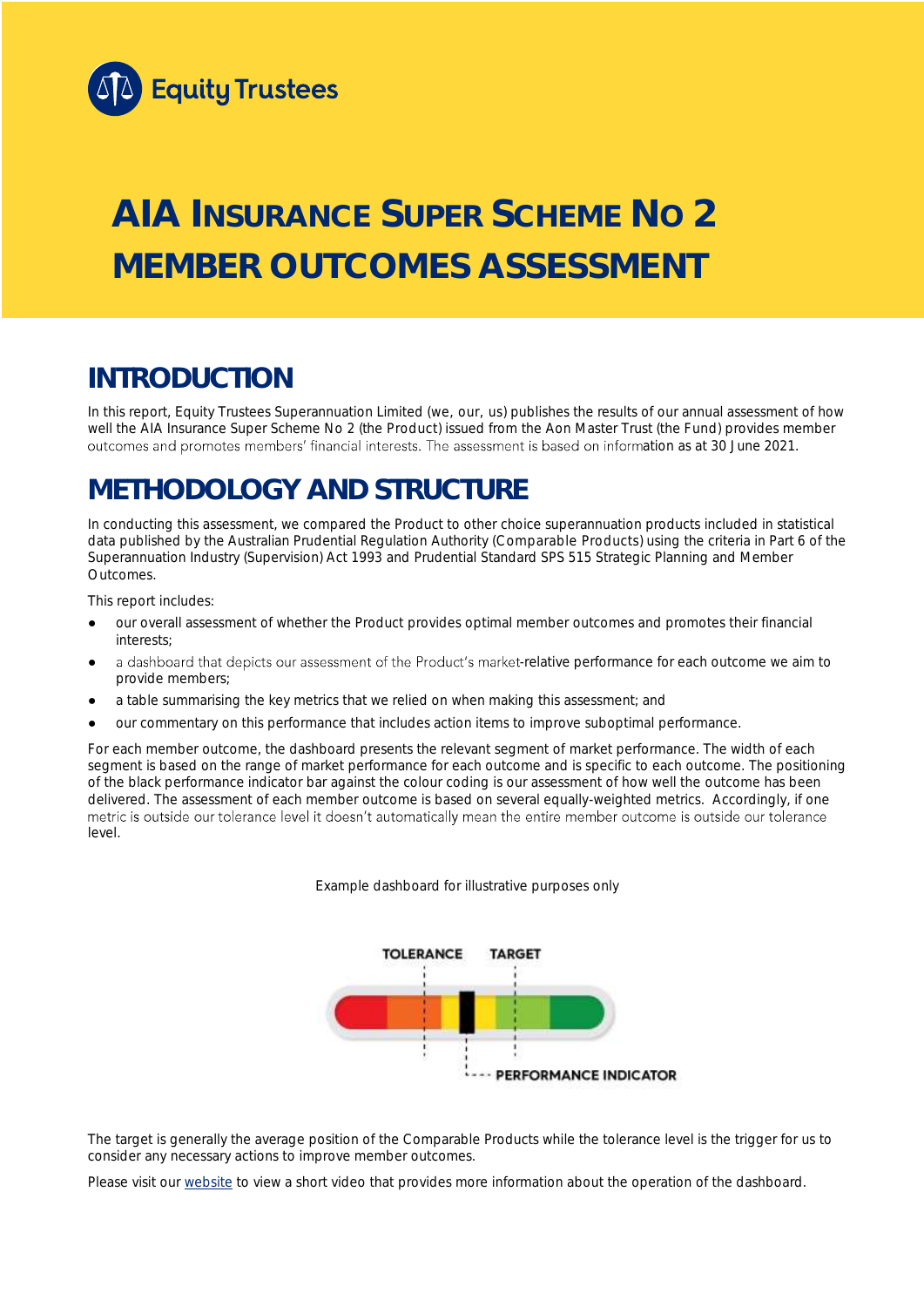## **OVERALL ASSESSMENT**

Having carefully considered the comparisons of the Product with Comparable Products set out in this report, including the dashboards, metrics, commentary and other relevant information available to us at the time of writing, we have concluded that as a result of the following factors the Product is promoting members' financial interests:

- 1. the options, benefits and facilities offered in the Product are appropriate for members;
- 2. the insurance premium charged for the Product does not inappropriately erode members' account balances;
- 3. the insurance strategy for the Product is appropriate; and
- 4. the scale of the Product and the Fund does not disadvantage members.

## **DASHBOARD**

### **STRATEGIC CONTEXT**

Working together with the Fund's Promoter, our purpose is to support members to meet their financial goals through smart, easy to understand actions.

To support this purpose, our goals for the Fund are to provide quality insurance cover, grow the fund organically and strategically, rationalise and simplify the operational structure, maintain strong governance, improve member engagement, and develop and offer innovative and needs-based solutions to improve member outcomes.

The Product is a choice insurance-only product.

### **INSURANCE CLAIM MANAGEMENT**



#### **Commentary**

The performance indicator measures the acceptance of insurance claims and the quality of the claims process against Comparable Products.

The performance indicator, which does not meet our target and is within our tolerance level is based on an equal weighting of all the metrics in the above table.

The insured benefits in this Product are supported by retail life insurance policies. For this suite of policies, in the year ended 30 June 2021 the Fund's insurer: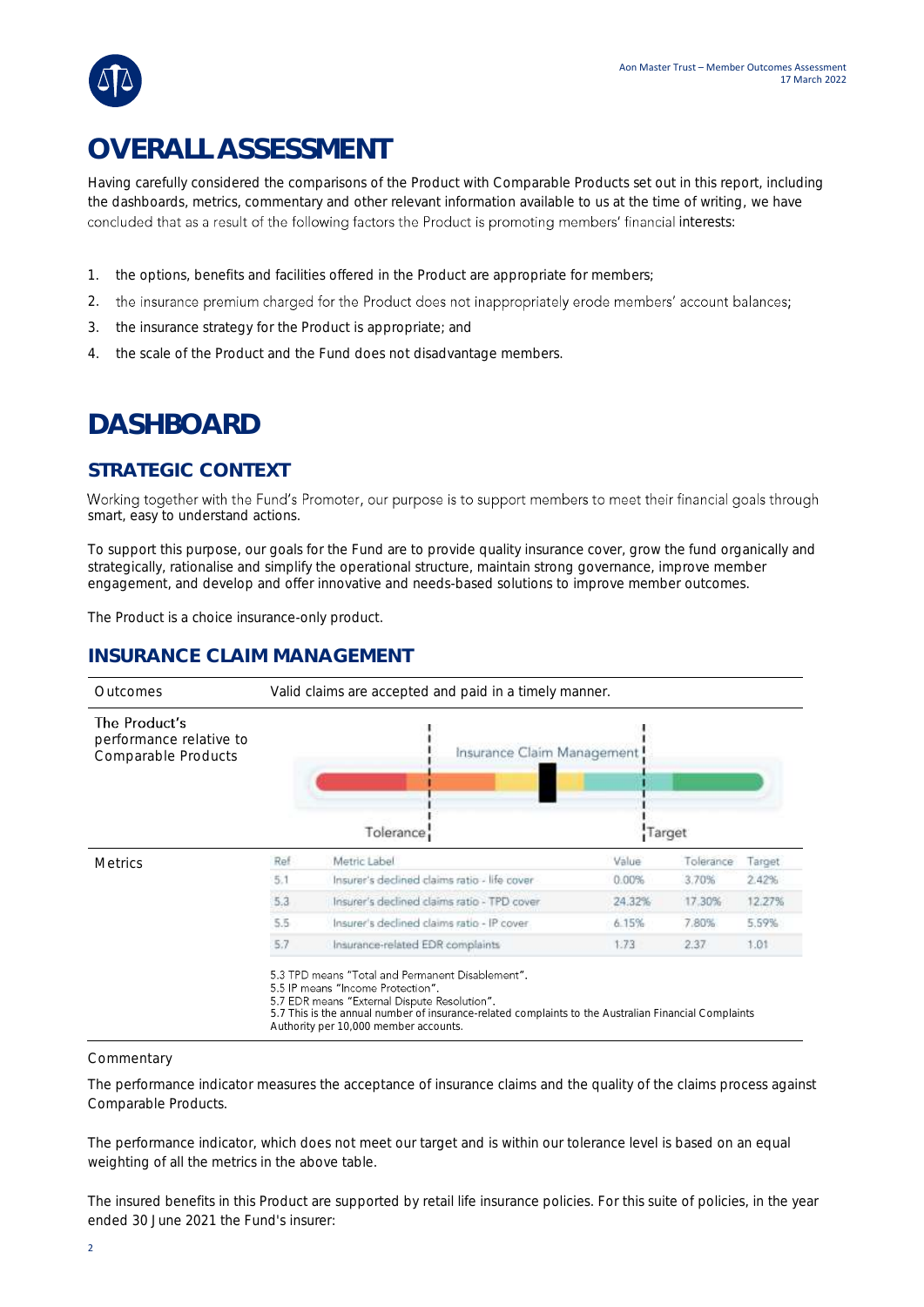

- paid 47 death benefit claims and did not decline any death benefit claims;
- paid 32 TPD benefit claims and declined 9 TPD claims; and
- paid 122 IP claims and declined 8 IP claims.

We review all declined insurance claims to make sure the insurer has acted fairly and reasonably, and consistently with the relevant policy terms and conditions. Based on these reviews, we are comfortable that denied claims have been considered appropriately.

The number of insurance-related complaints that have been made to the Australian Financial Complaints Authority does not meet our target and is within our tolerance level. No remedial action is required as a result of this assessment.

As a result, we are comfortable that valid claims are accepted and paid in a timely manner.

All insurance cover is voluntary. We believe that the appropriate level of insurance cover is a balance between the amount of cover required (based on the maintenance of the member's, and their dependants', standard of living in the event of a claim) and the affordability of that cover for the member. Members have the opportunity to seek personal financial advice if required, select their own level of insurance cover and cancel their cover if no longer required.

Therefore:

- the insurance premiums charged for the Product do not inappropriately erode members' account balances; and •
- the insurance strategy for the Product is appropriate.



### **MEMBER SERVICES**

#### **Commentary**

The performance indicator measures the delivery of administration services against our service levels.

The performance indicator, which meets our target is based on an equal weighting of the above metrics.

Service level achievement (99.97%) meets our target. No remedial action is required as a result of this assessment.

The number of complaints about administration services that have been made to the Australian Financial Complaints Authority meets our target. No remedial action is required as a result of this assessment.

As a result, we are comfortable that administration services satisfy member expectations because of the high rate of service level achievement and the number of administration related complaints is within tolerance level. Therefore, we consider the options, benefits and facilities offered in the Product are appropriate for members.